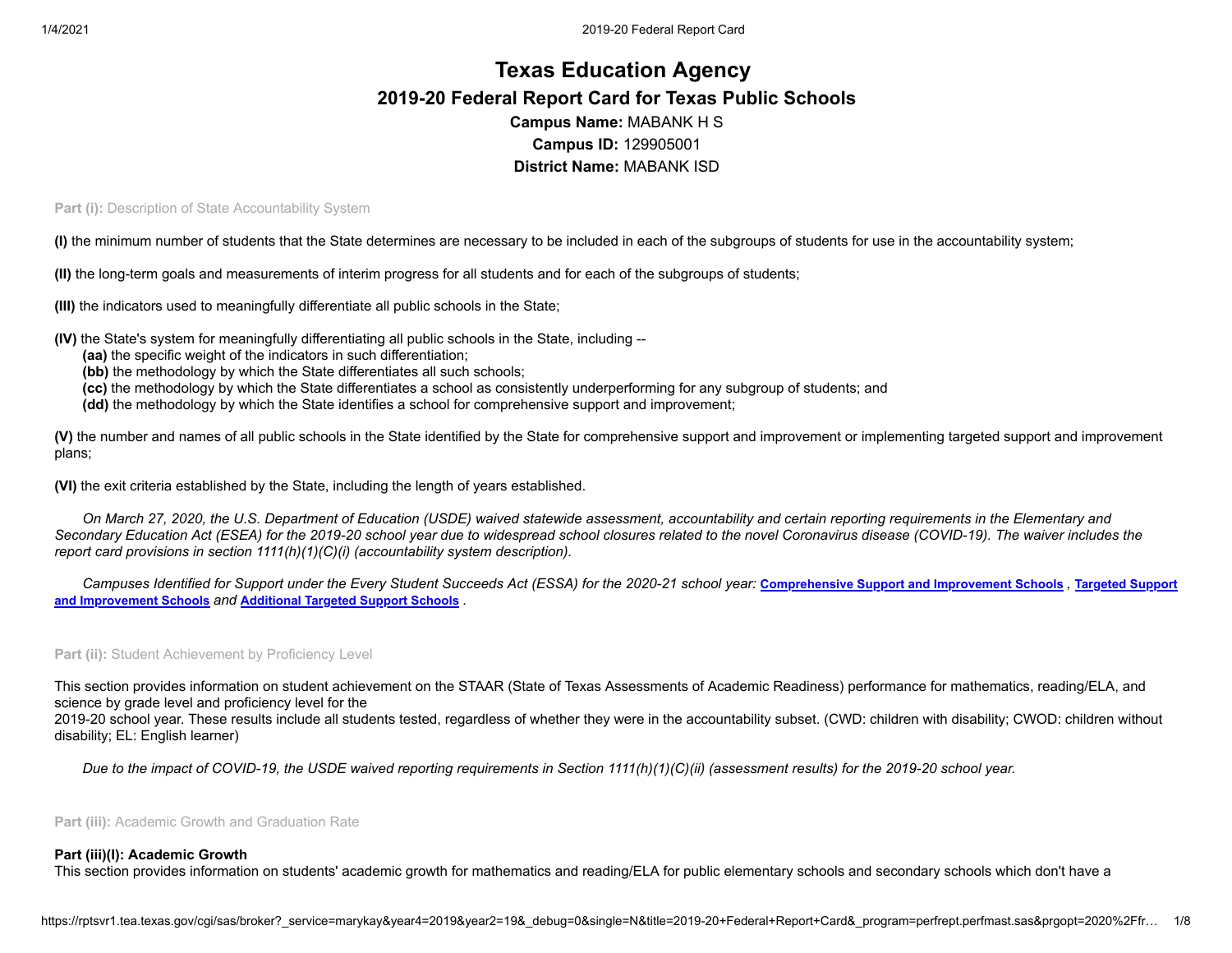graduation rate, for the 2019-20 school year. These results include all students tested, regardless of whether they were in the accountability subset. (CWD: children with disability; CWOD: children without disability; EL: English learner)

*Due to the impact of COVID-19, the USDE waived reporting requirements in Section 1111(h)(1)(C)(iii)(I) (other academic indicator results) for the 2019-20 school year.*

# **Part (iii)(II): Graduation Rate**

This section provides information on high school graduation rates for the class of 2019.

|                                                                     |       |                                                     |         |                          |                           |                          |                                   | Two or |                       |            |       |                          |                                    |
|---------------------------------------------------------------------|-------|-----------------------------------------------------|---------|--------------------------|---------------------------|--------------------------|-----------------------------------|--------|-----------------------|------------|-------|--------------------------|------------------------------------|
|                                                                     | All   | <b>African</b><br><b>Students American Hispanic</b> |         | White                    | <b>American</b><br>Indian | Asian                    | <b>Pacific</b><br><b>Islander</b> | More   | Econ<br><b>Disady</b> | <b>CWD</b> | EL^   |                          | <b>Foster</b><br>Care <sup>^</sup> |
|                                                                     |       |                                                     |         |                          |                           |                          |                                   | Races  |                       |            |       | Homeless <sup>^</sup>    |                                    |
| <b>Federal Graduation Rates</b>                                     |       |                                                     |         |                          |                           |                          |                                   |        |                       |            |       |                          |                                    |
| 4-year Longitudinal Cohort Graduation Rate (Gr 9-12): Class of 2019 |       |                                                     |         |                          |                           |                          |                                   |        |                       |            |       |                          |                                    |
| All Students                                                        | 97.8% | 85.7%                                               | 97.5%   | 98.1%                    |                           |                          |                                   | 100.0% | 98.0%                 | 88.9%      | 80.0% | 100.0%                   |                                    |
| <b>CWD</b>                                                          | 88.9% | $\star$                                             | $\star$ | 86.4%                    |                           | $\overline{\phantom{0}}$ |                                   |        | 88.2%                 | 88.9%      | -     |                          |                                    |
| <b>CWOD</b>                                                         | 98.8% | 83.3%                                               | 97.4%   | 99.5%                    |                           | *                        |                                   | 100.0% | 99.2%                 |            | 80.0% | 100.0%                   |                                    |
| EL^                                                                 | 80.0% | $\overline{\phantom{a}}$                            | 80.0%   | $\overline{\phantom{a}}$ |                           | $\overline{\phantom{0}}$ | $\overline{\phantom{0}}$          |        |                       |            | 80.0% | $\overline{\phantom{0}}$ |                                    |
| Male                                                                | 97.9% |                                                     | 95.8%   | 98.3%                    |                           | $\star$                  |                                   |        | 97.4%                 | 94.1%      |       | $\star$                  |                                    |
| Female                                                              | 97.6% |                                                     | 100.0%  | 98.0%                    |                           |                          |                                   | 100.0% | 98.6%                 | 80.0%      |       | 100.0%                   |                                    |

'\*' Indicates results are masked due to small numbers to protect student confidentiality.

'-' Indicates there are no students in the group.

'^' Ever in grades 9-12

# **Part (iv): English Language Proficiency**

This section provides information on the number and percentage of English learners achieving English language proficiency based on the 2020 TELPAS (Texas English Language Proficiency Assessment System) data.(EL: English learner)

*Due to the impact of COVID-19, the USDE waived reporting requirements in Section 1111(h)(1)(C)(iv) (English language proficiency results) for the 2019-20 school year.*

Part (v): School Quality or Student Success (SQSS)

This section provides information on the other indicator of school quality or student success, which is college, career and military readiness (CCMR) for high schools and average performance rate of the three STAAR performance levels of all students, regardless of whether they were in the accountability subset, for elementary and secondary schools without a graduation rate. (CWD: children with disability; EL: English learner)

*Due to the impact of COVID-19, the USDE waived reporting requirements in Section 1111(h)(1)(C)(v) (school quality or student success indicator results) for the 2019-20 school year for elementary schools and secondary schools without a graduation rate. For secondary schools with CCMR (college, career, and military readiness) data, the results are reported.*

| School Quality (College, Career, and Military Readiness Performance) | All<br><b>Students</b> | <b>African</b><br>American Hispanic |     | White | American<br>Indian       | Asian | <b>Pacific</b><br><b>Islander</b> | Two or More<br>Races | Econ<br><b>Disady</b> | <b>CWD</b> | EL |
|----------------------------------------------------------------------|------------------------|-------------------------------------|-----|-------|--------------------------|-------|-----------------------------------|----------------------|-----------------------|------------|----|
| %Students meeting CCMR                                               | 89%                    | 71%                                 | 86% | 90%   | $\overline{\phantom{0}}$ |       | $\overline{\phantom{0}}$          | 89%                  | 87%                   | 89%        |    |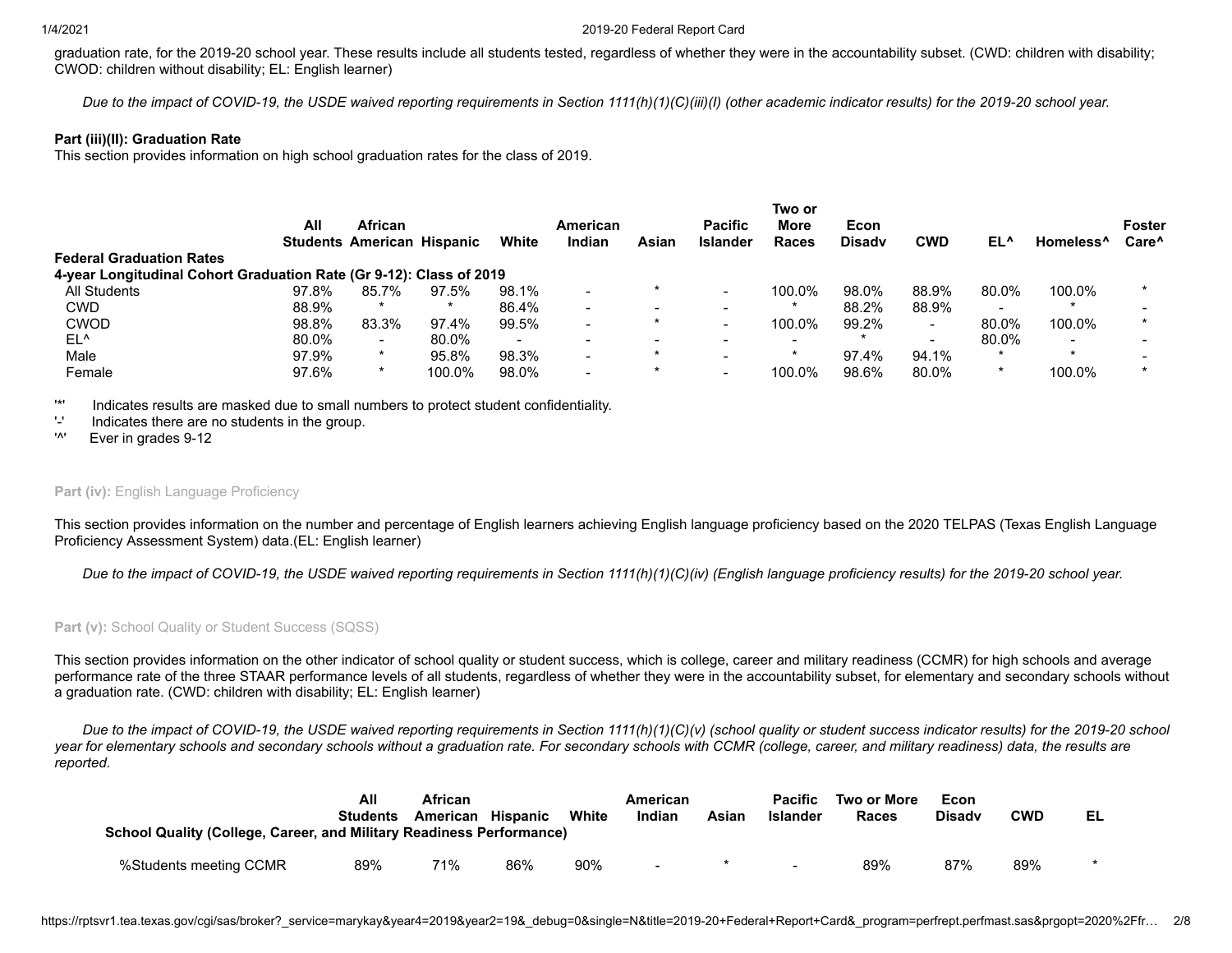| All | African                          | American | <b>Pacific</b> | Two or More  | – Econ |     |  |
|-----|----------------------------------|----------|----------------|--------------|--------|-----|--|
|     | Students American Hispanic White | Indian   | Asian Islander | <b>Races</b> | Disadv | CWD |  |

- '\*' Indicates results are masked due to small numbers to protect student confidentiality.
- '-' Indicates there are no students in the group.

# **Part (vi): Goal Meeting Status**

This section provides information on the progress of all students and each student group toward meeting the long-term goals or interim objectives on STAAR academic performance, federal graduation rate, and English learners' language proficiency. (CWD: children with disability; EL: English learner)

*Due to the impact of COVID-19, the USDE waived reporting requirements in Section 1111(h)(1)(C)(vi) (progress toward meeting long-term goals and measurements of interim progress) for the 2019-20 school year.*

#### **Part (vii):** STAAR Participation

This section provides the percentage of students assessed and not assessed on STAAR for mathematics, reading/ELA, and science. (CWD: children with disability; CWOD: children without disability; EL: English learner)

*Due to the impact of COVID-19, the USDE waived reporting requirements in Section 1111(h)(1)(C)(vii) (percentage of students assessed and not assessed) for the 2019-20 school year.*

### **Part (viii): Civil Rights Data**

Part (viii)(I) This section provides information from the 2017-18 Civil Right Data Collection (CRDC) surveys, submitted by school districts to the Office for Civil Rights on measures of school quality, climate, and safety, including counts of in-school suspensions, out-of-school suspensions, expulsions, school related arrests, referrals to law enforcement, chronic absenteeism (including both excused and unexcused absences), incidences of violence, including bullying and harassment. (EL: English learner)

|                                      |        | Total<br>students | <b>African</b><br>American | <b>Hispanic</b> | White | Indian or<br>Alaska<br><b>Native</b> | Asian       | <b>Pacific</b><br><b>Islander</b> | Two or<br><b>More</b><br>Races | EL           | <b>Students</b><br>with<br><b>Students</b><br><b>Disabilities</b><br>with<br><b>Disabilities (Section 504)</b> |
|--------------------------------------|--------|-------------------|----------------------------|-----------------|-------|--------------------------------------|-------------|-----------------------------------|--------------------------------|--------------|----------------------------------------------------------------------------------------------------------------|
| <b>Students Without Disabilities</b> |        |                   |                            |                 |       |                                      |             |                                   |                                |              |                                                                                                                |
| In-School Suspensions                |        |                   |                            |                 |       |                                      |             |                                   |                                |              |                                                                                                                |
|                                      | Male   | 181               | 5                          | 20              | 152   | 0                                    | 0           | 0                                 | 4                              |              |                                                                                                                |
|                                      | Female | 79                | $\overline{2}$             | 9               | 64    |                                      | 0           | 0                                 | 3                              |              |                                                                                                                |
|                                      | Total  | 260               | ⇁                          | 29              | 216   |                                      | 0           | 0                                 | ⇁                              | 2            |                                                                                                                |
| Out-of-School Suspensions            |        |                   |                            |                 |       |                                      |             |                                   |                                |              |                                                                                                                |
|                                      | Male   | 56                | 0                          | 6               | 47    | 0                                    | 0           | 0                                 | 3                              |              |                                                                                                                |
|                                      | Female | 13                | 3                          | 0               | 10    | 0                                    | 0           | 0                                 | 0                              |              |                                                                                                                |
|                                      | Total  | 69                | 3                          | 6               | 57    | $\mathbf 0$                          | $\mathbf 0$ | 0                                 | 3                              |              |                                                                                                                |
| <b>Expulsions</b>                    |        |                   |                            |                 |       |                                      |             |                                   |                                |              |                                                                                                                |
| <b>With Educational Services</b>     | Male   | 30                | 0                          | 6               | 18    | 0                                    | 0           | 0                                 | 6                              |              |                                                                                                                |
|                                      | Female | 10                | $\overline{2}$             |                 | 4     |                                      | $\mathbf 0$ | 0                                 | $\overline{2}$                 |              |                                                                                                                |
|                                      | Total  | 40                | 2                          |                 | 22    |                                      | 0           | 0                                 | 8                              |              |                                                                                                                |
| <b>Without Educational</b>           | Male   | 0                 | 0                          | 0               | 0     | 0                                    | 0           | 0                                 | 0                              | $\mathbf{0}$ |                                                                                                                |
| <b>Services</b>                      |        |                   |                            |                 |       |                                      |             |                                   |                                |              |                                                                                                                |
|                                      | Female | 0                 | 0                          | 0               | 0     | 0                                    | 0           | 0                                 | 0                              |              |                                                                                                                |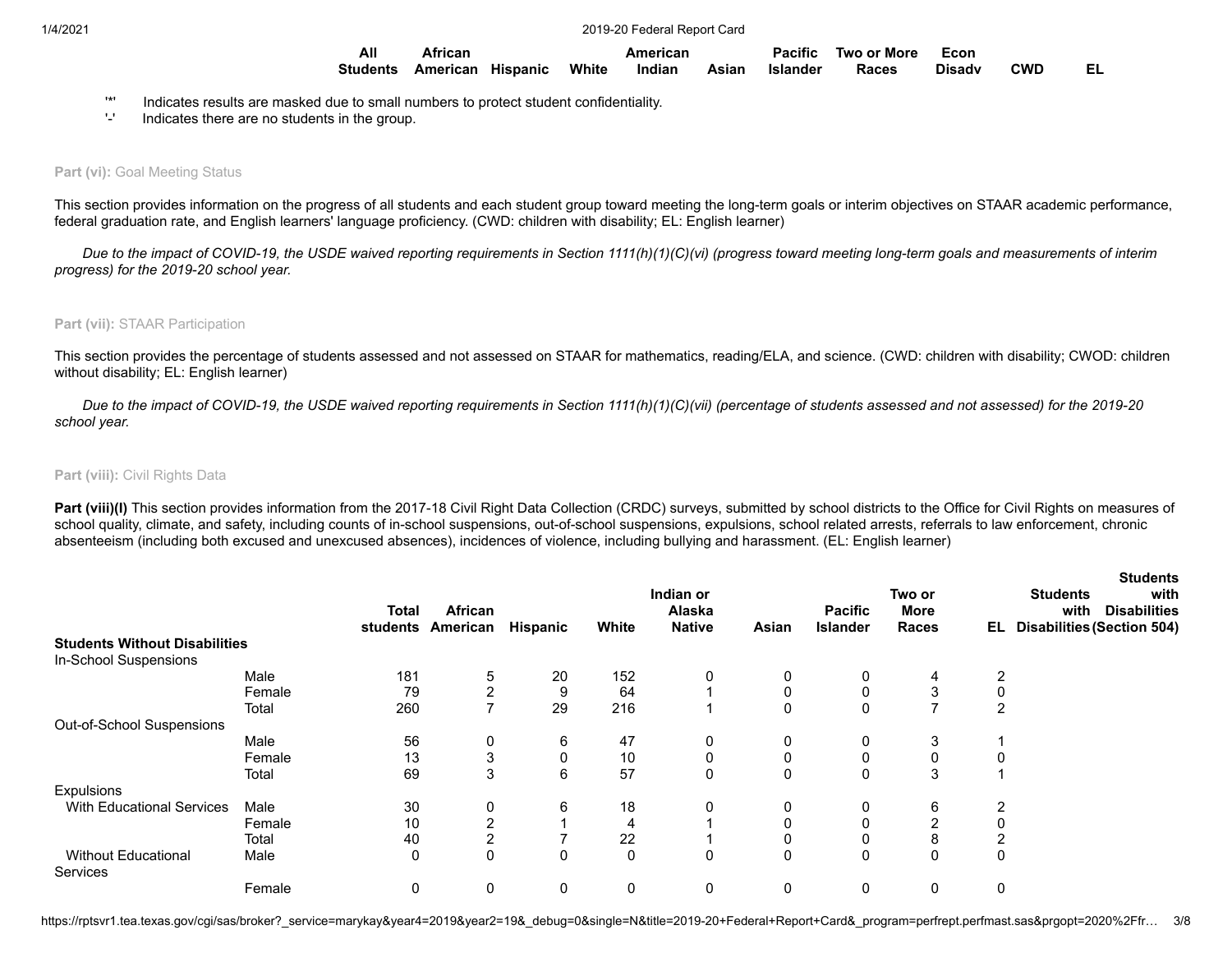|                                                            |        | <b>Total</b> | African<br>students American | Hispanic              | White          | Indian or<br>Alaska<br><b>Native</b> | Asian       | <b>Pacific</b><br><b>Islander</b> | Two or<br><b>More</b><br><b>Races</b> |                         | <b>Students</b><br><b>Students</b><br>with<br><b>Disabilities</b><br>with<br>EL Disabilities (Section 504) |
|------------------------------------------------------------|--------|--------------|------------------------------|-----------------------|----------------|--------------------------------------|-------------|-----------------------------------|---------------------------------------|-------------------------|------------------------------------------------------------------------------------------------------------|
|                                                            | Total  | 0            | 0                            | 0                     | 0              | 0                                    | 0           | 0                                 | 0                                     | 0                       |                                                                                                            |
| <b>Under Zero Tolerance</b><br>Policies                    | Male   | 0            | 0                            | 0                     | 0              | $\mathbf 0$                          | 0           | 0                                 | 0                                     | 0                       |                                                                                                            |
|                                                            | Female | 0            | 0                            | 0                     | 0              | 0                                    | 0           | 0                                 | 0                                     | 0                       |                                                                                                            |
|                                                            | Total  | 0            | 0                            | 0                     | 0              | $\mathbf 0$                          | 0           | 0                                 | 0                                     | 0                       |                                                                                                            |
| <b>School-Related Arrests</b>                              |        |              |                              |                       |                |                                      |             |                                   |                                       |                         |                                                                                                            |
|                                                            | Male   | 0            | 0                            | 0                     | 0              | 0                                    | 0           | 0                                 | 0                                     | 0                       |                                                                                                            |
|                                                            | Female | 0            | $\pmb{0}$                    | 0                     | 0              | $\pmb{0}$                            | 0           | 0                                 | $\pmb{0}$                             | 0                       |                                                                                                            |
|                                                            | Total  | 0            | 0                            | 0                     | 0              | 0                                    | 0           | 0                                 | 0                                     | 0                       |                                                                                                            |
| Referrals to Law Enforcement                               |        |              |                              |                       |                |                                      |             |                                   |                                       |                         |                                                                                                            |
|                                                            | Male   | 0            | 0                            | 0                     | 0              | 0                                    | 0           | 0                                 | 0                                     | 0                       |                                                                                                            |
|                                                            | Female | 0            | $\pmb{0}$                    | 0                     | $\pmb{0}$      | $\pmb{0}$                            | 0           | $\pmb{0}$                         | 0                                     | 0                       |                                                                                                            |
|                                                            | Total  | 0            | 0                            | 0                     | 0              | 0                                    | 0           | 0                                 | 0                                     | 0                       |                                                                                                            |
| <b>Students With Disabilities</b><br>In-School Suspensions |        |              |                              |                       |                |                                      |             |                                   |                                       |                         |                                                                                                            |
|                                                            | Male   | 30           | 1                            |                       | 24             |                                      |             |                                   | 1                                     |                         |                                                                                                            |
|                                                            | Female |              |                              | 4                     |                | 0                                    | 0           | 0                                 |                                       | 0                       |                                                                                                            |
|                                                            |        | 11           | $\pmb{0}$<br>$\overline{1}$  | $\boldsymbol{2}$<br>6 | 8              | $\pmb{0}$<br>$\mathbf 0$             | 0<br>0      | $\pmb{0}$<br>$\mathbf 0$          | $\mathbf{1}$<br>$\overline{2}$        | 0<br>0                  | O                                                                                                          |
|                                                            | Total  | 41           |                              |                       | 32             |                                      |             |                                   |                                       |                         |                                                                                                            |
| Out-of-School Suspensions                                  |        |              |                              |                       |                |                                      |             |                                   |                                       |                         | 0                                                                                                          |
|                                                            | Male   | 18           | 0                            | 3                     | 14             | 0                                    | 0           | 0                                 |                                       | 0                       |                                                                                                            |
|                                                            | Female | 5            | 0                            | 0                     | 4              | 0                                    | 0           | 0                                 | 1                                     | 0                       | 0                                                                                                          |
|                                                            | Total  | 23           | 0                            | 3                     | 18             | $\mathbf 0$                          | $\mathbf 0$ | 0                                 | $\overline{2}$                        | 0                       | 0                                                                                                          |
| Expulsions                                                 |        |              |                              |                       |                |                                      |             |                                   |                                       |                         |                                                                                                            |
| <b>With Educational Services</b>                           | Male   | 13           | 0                            | $\overline{c}$        | 9              | 0                                    | 0           | 0                                 | $\overline{c}$                        | $\overline{\mathbf{c}}$ |                                                                                                            |
|                                                            | Female | 2            | 0                            | 0                     | $\overline{c}$ | 0                                    | 0           | 0                                 | 0                                     | 0                       | 0                                                                                                          |
|                                                            | Total  | 15           | 0                            | $\boldsymbol{2}$      | 11             | 0                                    | 0           | 0                                 | $\overline{c}$                        | $\overline{\mathbf{c}}$ |                                                                                                            |
| Without Educational<br>Services                            | Male   | 0            | $\mathbf 0$                  | 0                     | 0              | $\Omega$                             | $\Omega$    | $\mathbf 0$                       | $\mathbf 0$                           | $\mathbf 0$             | 0                                                                                                          |
|                                                            | Female | 0            | 0                            | 0                     | 0              | 0                                    | 0           | 0                                 | 0                                     | 0                       | 0                                                                                                          |
|                                                            | Total  | 0            | 0                            | 0                     | $\pmb{0}$      | $\mathbf 0$                          | 0           | 0                                 | 0                                     | 0                       |                                                                                                            |
| <b>Under Zero Tolerance</b><br>Policies                    | Male   | 0            | $\mathbf 0$                  | 0                     | 0              | $\mathbf 0$                          | $\mathbf 0$ | $\mathbf 0$                       | 0                                     | 0                       | 0                                                                                                          |
|                                                            | Female | 0            | 0                            | 0                     | 0              | 0                                    | 0           | 0                                 | 0                                     | 0                       | 0                                                                                                          |
|                                                            | Total  | 0            | $\mathbf 0$                  | 0                     | $\pmb{0}$      | $\mathbf{0}$                         | 0           | $\mathbf 0$                       | $\mathbf 0$                           | 0                       | $\Omega$                                                                                                   |
| <b>School-Related Arrests</b>                              |        |              |                              |                       |                |                                      |             |                                   |                                       |                         |                                                                                                            |
|                                                            | Male   | 0            | 0                            | 0                     | 0              | 0                                    | 0           | 0                                 | 0                                     | 0                       | O                                                                                                          |
|                                                            | Female | 0            | 0                            | 0                     | 0              | 0                                    | 0           | 0                                 | 0                                     | 0                       | 0                                                                                                          |
|                                                            | Total  | 0            | 0                            | 0                     | $\mathbf 0$    | $\Omega$                             | $\Omega$    | $\Omega$                          | 0                                     | 0                       | 0                                                                                                          |
| Referrals to Law Enforcement                               |        |              |                              |                       |                |                                      |             |                                   |                                       |                         |                                                                                                            |
|                                                            | Male   | 0            | 0                            | 0                     | 0              | $\pmb{0}$                            | 0           | 0                                 | 0                                     | 0                       | $\pmb{0}$                                                                                                  |
|                                                            | Female | $\pmb{0}$    | 0                            | $\pmb{0}$             | $\pmb{0}$      | $\pmb{0}$                            | 0           | $\pmb{0}$                         | 0                                     | $\pmb{0}$               | $\pmb{0}$                                                                                                  |
|                                                            | Total  | $\pmb{0}$    | $\pmb{0}$                    | $\mathbf 0$           | $\pmb{0}$      | $\pmb{0}$                            | $\mathbf 0$ | $\pmb{0}$                         | $\pmb{0}$                             | $\pmb{0}$               | $\pmb{0}$                                                                                                  |
| <b>All Students</b>                                        |        |              |                              |                       |                |                                      |             |                                   |                                       |                         |                                                                                                            |
| <b>Chronic Absenteeism</b>                                 |        |              |                              |                       |                |                                      |             |                                   |                                       |                         |                                                                                                            |
|                                                            | Male   | 73           | $\mathbf 1$                  | 10                    | 60             | -8                                   | -8          | -8                                | $\overline{c}$                        | -8                      | 20<br>$\textnormal{-}8$                                                                                    |
|                                                            | Female | 82           | $\overline{1}$               | $\boldsymbol{9}$      | 68             | -8                                   | -8          | $\mbox{-}8$                       | $\overline{\mathbf{4}}$               | -8                      | $\textnormal{-}8$<br>17                                                                                    |
|                                                            | Total  | 155          | $\overline{2}$               | 19                    | 128            | -8                                   | -8          | -8                                | 6                                     | -8                      | $-8$<br>37                                                                                                 |
|                                                            |        |              |                              |                       |                |                                      |             |                                   |                                       |                         |                                                                                                            |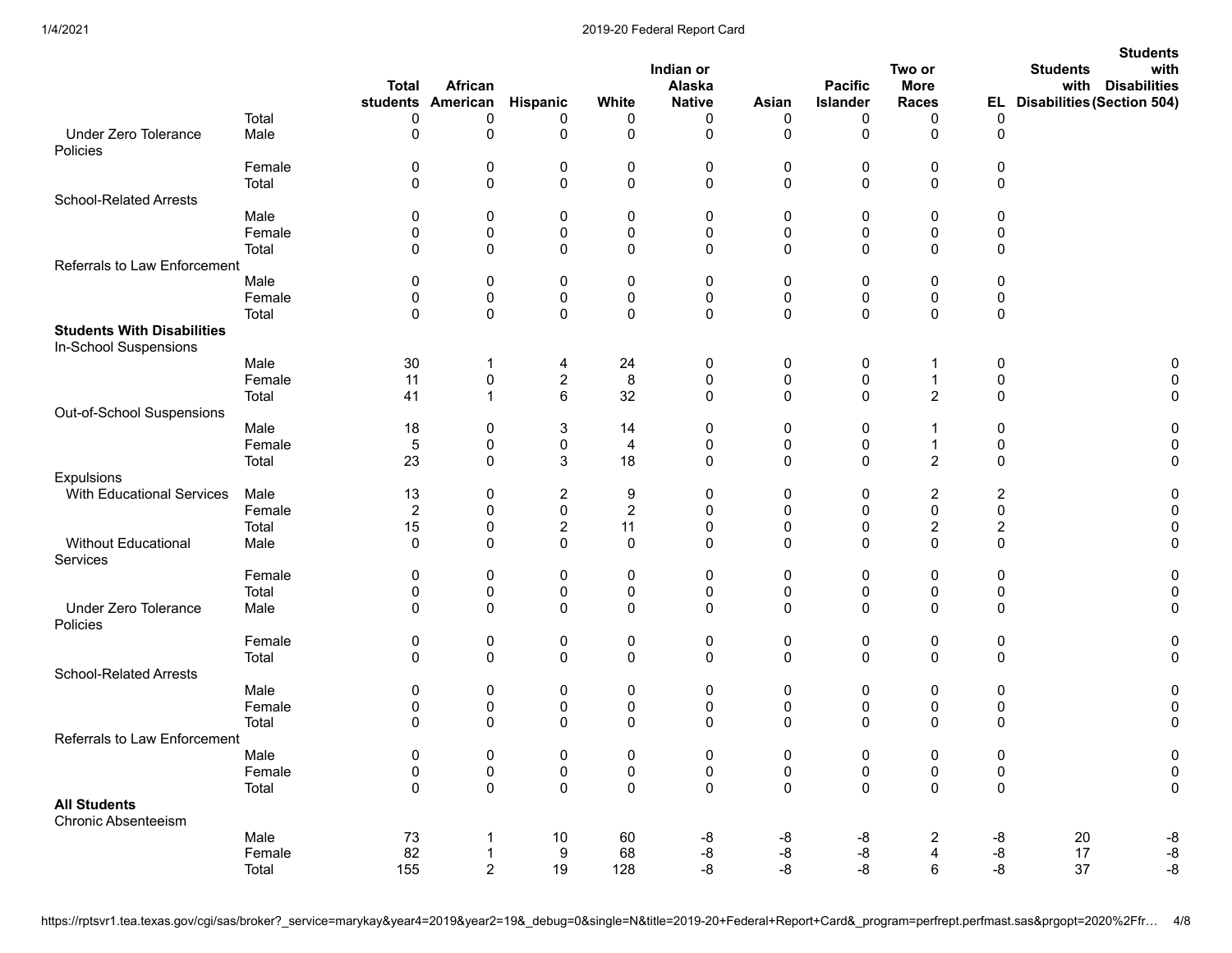|       |                   |                 |       |               |       |                 |        |    |                 | <b>Students</b>            |
|-------|-------------------|-----------------|-------|---------------|-------|-----------------|--------|----|-----------------|----------------------------|
|       |                   |                 |       | Indian or     |       |                 | Two or |    | <b>Students</b> | with                       |
| Total | African           |                 |       | Alaska        |       | <b>Pacific</b>  | More   |    | with            | <b>Disabilities</b>        |
|       | students American | <b>Hispanic</b> | White | <b>Native</b> | Asian | <b>Islander</b> | Races  | EL |                 | Disabilities (Section 504) |

|                                                                            | Total |
|----------------------------------------------------------------------------|-------|
| Incidents of Violence                                                      |       |
| Incidents of rape or attempted rape                                        |       |
| Incidents of sexual assault (other than rape)                              |       |
| Incidents of robbery with a weapon                                         |       |
| Incidents of robbery with a firearm or explosive device                    |       |
| Incidents of robbery without a weapon                                      |       |
| Incidents of physical attack or fight with a weapon                        |       |
| Incidents of physical attack or fight with a firearm or explosive device   |       |
| Incidents of physical attack or fight without a weapon                     |       |
| Incidents of threats of physical attack with a weapon                      |       |
| Incidents of threats of physical attack with a firearm or explosive device |       |
| Incidents of threats of physical attack without a weapon                   |       |
| Incidents of possession of a firearm or explosive device                   |       |
| Allegations of Harassment or bullying                                      |       |
| On the basis of sex                                                        |       |
| On the basis of race                                                       |       |
| On the basis of disability                                                 |       |
| On the basis of sexual orientation                                         |       |
| On the basis of religion                                                   |       |

Part (viii)(II) This section provides information from the 2017-18 Civil Right Data Collection (CRDC) surveys, submitted by school districts to the Office for Civil Rights, on the number of students enrolled in preschool programs and accelerated coursework to earn postsecondary credit while still in high school.

|                                            |        | <b>Total</b><br>students | <b>African</b><br>American | Hispanic | White | Indian or<br>Alaska<br><b>Native</b> | Asian        | <b>Pacific</b><br><b>Islander</b> | Two or<br><b>More</b><br><b>Races</b> | EL   | <b>Students</b><br>with<br><b>Disabilities</b> |
|--------------------------------------------|--------|--------------------------|----------------------------|----------|-------|--------------------------------------|--------------|-----------------------------------|---------------------------------------|------|------------------------------------------------|
| Preschool Programs                         |        |                          |                            |          |       |                                      |              |                                   |                                       |      |                                                |
|                                            | Male   | -9                       | -9                         | -9       | -9    | -9                                   | -9           | -9                                | -9                                    | -9   | -9                                             |
|                                            | Female | -9                       | $-9$                       | -9       | $-9$  | -9                                   | -9           | -9                                | -9                                    | $-9$ | -9                                             |
|                                            | Total  | -9                       | -9                         | -9       | -9    | $-9$                                 | $-9$         | -9                                | -9                                    | -9   | -9                                             |
| <b>Accelerated Coursework</b>              |        |                          |                            |          |       |                                      |              |                                   |                                       |      |                                                |
| <b>Advanced Placement Courses</b>          | Male   | 101                      | 2                          | 11       | 84    | 0                                    | ◠            | $\Omega$                          |                                       | 0    | 3                                              |
|                                            | Female | 117                      | 3                          | 13       | 91    |                                      |              |                                   |                                       | 0    |                                                |
|                                            | Total  | 218                      | 5                          | 24       | 175   |                                      |              |                                   |                                       | 0    | 4                                              |
| International Baccalaureate                | Male   | -9                       | $-9$                       | -9       | -9    | $-9$                                 | -9           | -9                                | -9                                    | -9   | -9                                             |
| Courses                                    |        |                          |                            |          |       |                                      |              |                                   |                                       |      |                                                |
|                                            | Female | -9                       | -9                         | -9       | -9    | -9                                   | -9           | -9                                | -9                                    | -9   | -9                                             |
|                                            | Total  | -9                       | $-9$                       | -9       | -9    | -9                                   | -9           | -9                                | -9                                    | -9   | -9                                             |
| Enrollment/Dual Credit<br>Dual<br>Programs | Male   | 32                       | $\overline{2}$             | 4        | 24    | 0                                    | $\mathbf{0}$ | $\Omega$                          | $\overline{2}$                        | 0    | 0                                              |
|                                            | Female | 68                       | 0                          | 5        | 62    | 0                                    |              | $\mathbf{0}$                      | $\mathbf{0}$                          | 0    | 0                                              |

https://rptsvr1.tea.texas.gov/cgi/sas/broker?\_service=marykay&year4=2019&year2=19&\_debug=0&single=N&title=2019-20+Federal+Report+Card&\_program=perfrept.perfmast.sas&prgopt=2020%2Ffr… 5/8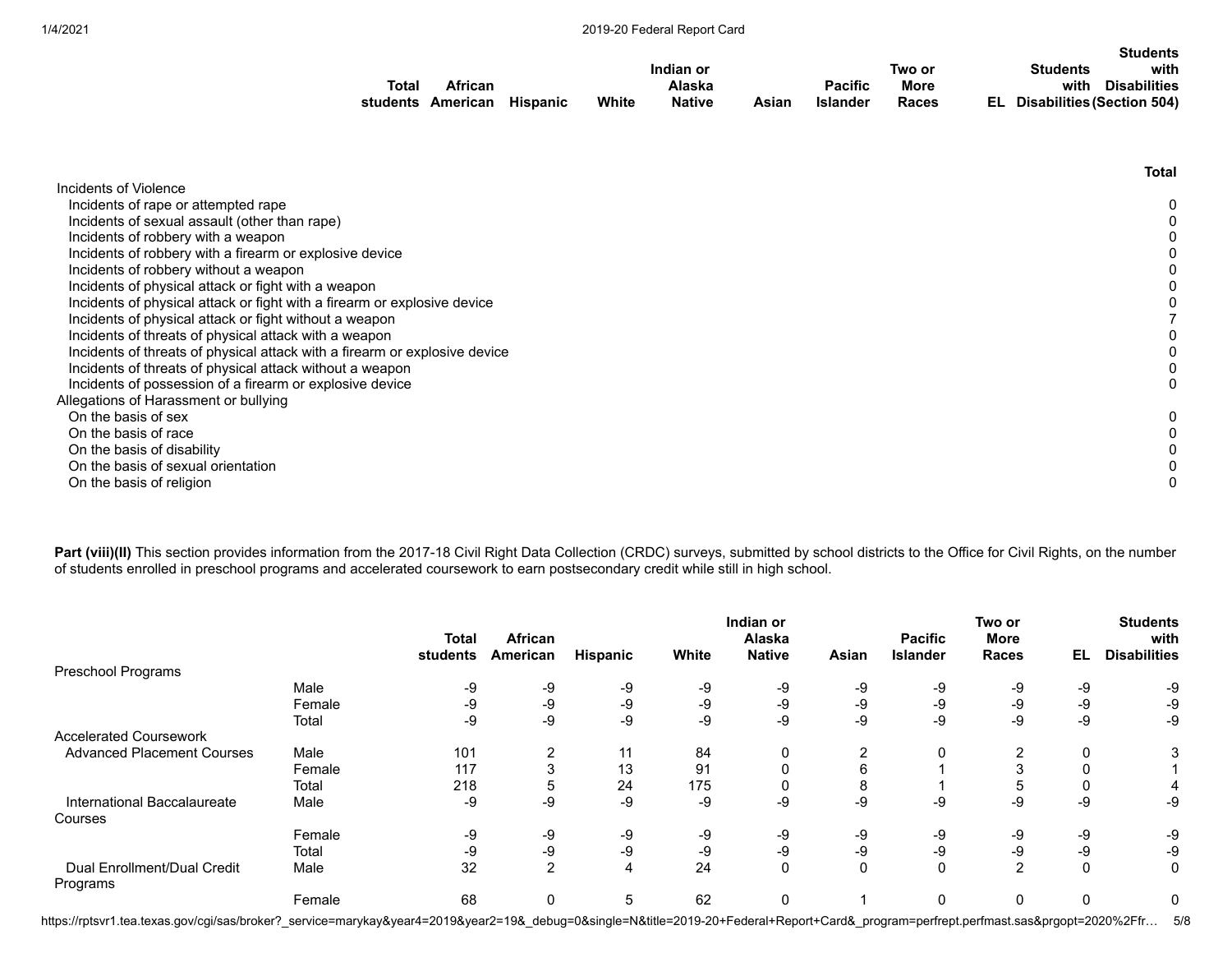|       |          |                |                 |       | Indian or     |       |                 | Two or      |    | <b>Students</b>     |
|-------|----------|----------------|-----------------|-------|---------------|-------|-----------------|-------------|----|---------------------|
|       | Total    | <b>African</b> |                 |       | Alaska        |       | <b>Pacific</b>  | <b>More</b> |    | with                |
|       | students | American       | <b>Hispanic</b> | White | <b>Native</b> | Asiar | <b>Islander</b> | Races       | EL | <b>Disabilities</b> |
| Total | 100      |                |                 | 86    |               |       |                 |             |    |                     |

'-' Indicates there are no data available in the group.

'-3' Indicates skip logic failure.

'-8' Indicates EDFacts missing data.

'-9' Indicates not applicable / skipped.

'-11' Indicates suppressed data.

Blank cell indicates the student group is not applicable to this report.

#### **Part (ix): Teacher Quality Data**

This section provides information on the professional qualifications of teachers, including information disaggregated by high- and low-poverty schools on the number and percentage of (I) inexperienced teacher, principals, and other school leaders; (II) teachers teaching with emergency or provisional credentials; and (III) teachers who are not teaching in the subject or field for which the teacher is certified or licensed.

|                                                                                                        |                       | <b>All School</b>       |
|--------------------------------------------------------------------------------------------------------|-----------------------|-------------------------|
| Inexperienced Teachers, Principals, and Other School Leaders                                           | <b>Number</b><br>16.6 | <b>Percent</b><br>20.0% |
| Teachers Teaching with Emergency or Provisional Credentials                                            | 2.0                   | 2.5%                    |
| Teacher Who Are Not Teaching in the Subject or Field for Which<br>the Teacher is Certified or Licensed | 14.4                  | 18.3%                   |

'-' Indicates there are no data available in the group. Blank cell indicates data are not applicable to this report.

#### Part (x): Per-Pupil Expenditure

This section provides information on the per-pupil expenditures of federal, state, and local funds, including actual personnel expenditures and actual non-personnel expenditures, disaggregated by source of funds, for each school district and campus for the 2019-20 fiscal year.

*To be updated by June 30th, 2021.*

# **Part (xi): STAAR Alternate 2 Participation**

This section provides information on the number and percentage of students with the most significant cognitive disabilities who take STAAR Alternate 2, by grade and subject for the 2019-20 school year.

*Due to the impact of COVID-19, the USDE waived reporting requirements in Section 1111(h)(1)(C)(xi) (number and percentage of students with the most significant cognitive disabilities taking an alternate assessment) for the 2019-20 school year.*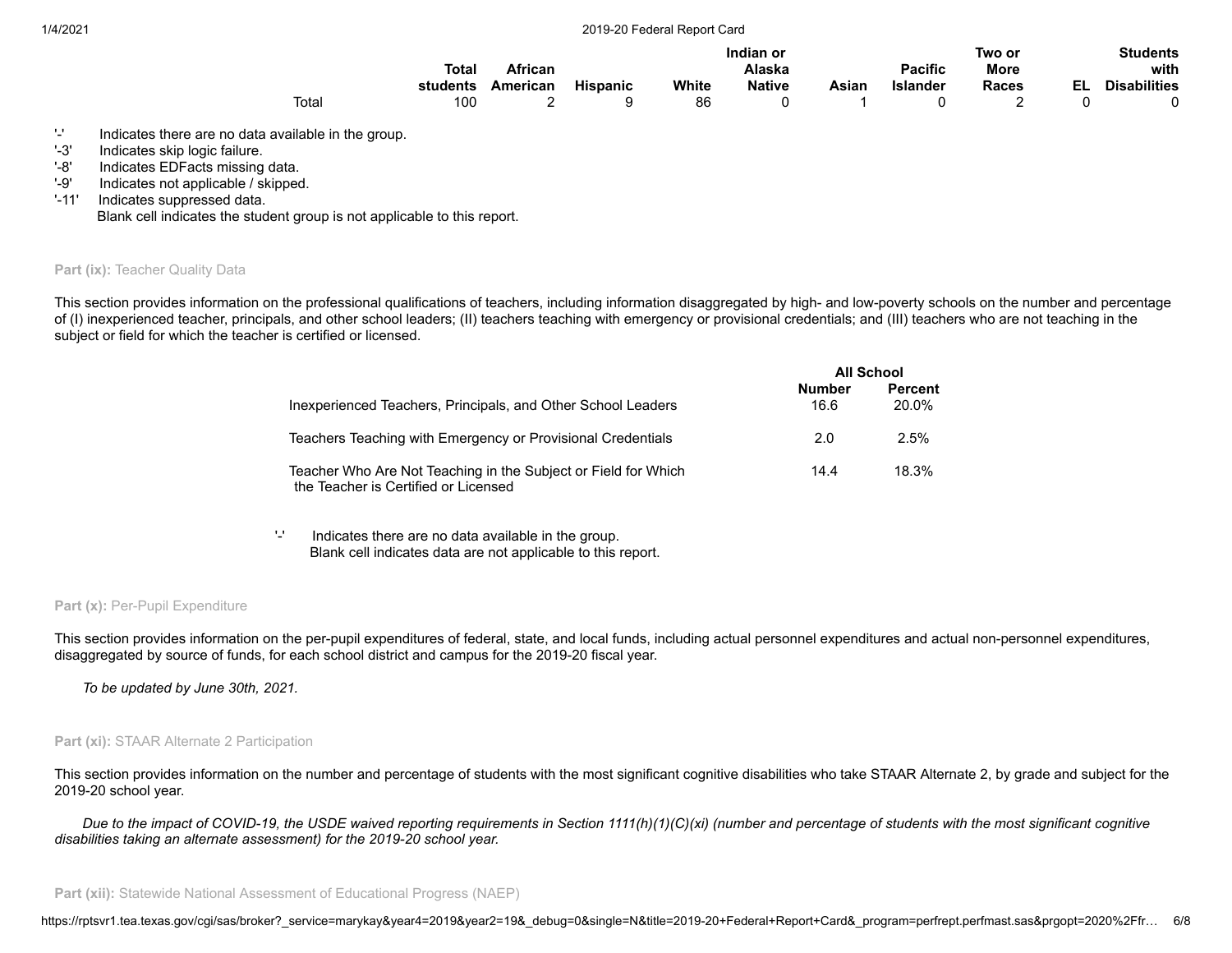This section provides results on the state academic assessments in reading and mathematics in grades 4 and 8 of the 2019 National Assessment of Educational Progress, compared to the national average of such results.

# **State Level: 2019 Percentages at NAEP Achievement Levels**

|         |                |                                   |           | % Below Basic  |           | % At or Above Basic |           | % At or Above Proficient |                | % At Advanced    |
|---------|----------------|-----------------------------------|-----------|----------------|-----------|---------------------|-----------|--------------------------|----------------|------------------|
| Grade   | <b>Subject</b> | <b>Student Group</b>              | <b>TX</b> | <b>US</b>      | <b>TX</b> | <b>US</b>           | <b>TX</b> | <b>US</b>                | <b>TX</b>      | <b>US</b>        |
| Grade 4 | Reading        | Overall                           | 39        | 34             | 61        | 66                  | 30        | 35                       | $\overline{7}$ | 9                |
|         |                | <b>Black</b>                      | 52        | 52             | 48        | 48                  | 16        | 18                       | $\overline{c}$ | 3                |
|         |                | Hispanic                          | 48        | 45             | 52        | 55                  | 21        | 23                       | 3              | 4                |
|         |                | White                             | 22        | 23             | 78        | 77                  | 48        | 45                       | 12             | 12               |
|         |                | American Indian                   | $\star$   | 50             | $\star$   | 50                  | $\star$   | 19                       | $\star$        | 3                |
|         |                | Asian                             | 11        | 18             | 89        | 82                  | 65        | 57                       | 25             | 22               |
|         |                | Pacific Islander                  | $\star$   | 42             | $\star$   | 58                  | $\star$   | 25                       | $\star$        | $\overline{4}$   |
|         |                | Two or More Races                 | 26        | 28             | 74        | 72                  | 38        | 40                       | 6              | 11               |
|         |                | Econ Disadv                       | 50        | 47             | 50        | 53                  | 19        | 21                       | 3              | $\mathbf{3}$     |
|         |                | <b>Students with Disabilities</b> | 79        | 73             | 21        | 27                  | 8         | 10                       | 1              | $\boldsymbol{2}$ |
|         |                | English Language Learners         | 61        | 65             | 39        | 35                  | 12        | 10                       | $\overline{c}$ | $\mathbf{1}$     |
|         | Mathematics    | Overall                           | 16        | 19             | 84        | 81                  | 44        | 41                       | 9              | 9                |
|         |                | <b>Black</b>                      | 24        | 35             | 76        | 65                  | 32        | 20                       | 3              | $\overline{c}$   |
|         |                | Hispanic                          | 19        | 27             | 81        | 73                  | 35        | 28                       | 4              | $\mathbf{3}$     |
|         |                | White                             | $\,8\,$   | 11             | 92        | 89                  | 59        | 52                       | 16             | 12               |
|         |                | American Indian                   | $\star$   | 33             | $\star$   | 67                  | $\star$   | 24                       | $\star$        | 4                |
|         |                | Asian                             | 4         | $\overline{7}$ | 96        | 93                  | 82        | 69                       | 45             | 28               |
|         |                | Pacific Islander                  | $\star$   | 36             | $\star$   | 64                  | $\star$   | 28                       | $\star$        | 6                |
|         |                | Two or More Races                 | 9         | 16             | 91        | 84                  | 51        | 44                       | 9              | $10$             |
|         |                | Econ Disadv                       | 21        | 29             | 79        | 71                  | 32        | 26                       | 3              | $\mathbf{3}$     |
|         |                | <b>Students with Disabilities</b> | 55        | 54             | 45        | 46                  | 13        | 14                       | 1              | $\boldsymbol{2}$ |
|         |                | English Language Learners         | 24        | 41             | 76        | 59                  | 29        | 16                       | $\overline{c}$ | $\mathbf{1}$     |
| Grade 8 | Reading        | Overall                           | 33        | 27             | 67        | 73                  | 25        | 34                       | $\overline{2}$ | 4                |
|         |                | <b>Black</b>                      | 53        | 46             | 47        | 54                  | 41        | 15                       | n/a            | $\mathbf{1}$     |
|         |                | Hispanic                          | 38        | 37             | 62        | 63                  | 19        | 22                       |                | $\overline{c}$   |
|         |                | White                             | 20        | 18             | 80        | 82                  | 35        | 42                       | 3              | $\overline{5}$   |
|         |                | American Indian                   | $\star$   | 41             | $\star$   | 59                  | $\star$   | 19                       | $\star$        | $\mathbf{1}$     |
|         |                | Asian                             | 8         | 13             | 92        | 87                  | 59        | 57                       | 11             | 13               |
|         |                | Pacific Islander                  | $\star$   | 37             | $\star$   | 63                  | $\star$   | 25                       | $\star$        | $\overline{c}$   |
|         |                | Two or More Races                 | 26        | 24             | 74        | 76                  | 25        | 37                       | 1              | $\sqrt{5}$       |
|         |                | Econ Disadv                       | 43        | 40             | 57        | 60                  | 15        | 20                       | n/a            |                  |
|         |                | <b>Students with Disabilities</b> | 81        | 68             | 19        | 32                  | 3         | $\overline{7}$           | n/a            | n/a              |
|         |                | English Language Learners         | 66        | 72             | 34        | 28                  | 4         | 4                        | n/a            | n/a              |
|         | Mathematics    | Overall                           | 32        | 31             | 68        | 69                  | 30        | 34                       | 7              | 10               |
|         |                | <b>Black</b>                      | 48        | 53             | 52        | 47                  | 16        | 14                       | $\overline{c}$ | $\overline{c}$   |
|         |                | Hispanic                          | 37        | 43             | 63        | 57                  | 21        | 20                       | 3              | 4                |
|         |                | White                             | 20        | 20             | 80        | 80                  | 44        | 44                       | 13             | 13               |
|         |                | American Indian                   | $\star$   | 49             | $\star$   | 51                  | $\star$   | 15                       | $\star$        | $\mathbf{3}$     |
|         |                | Asian                             | 10        | 12             | 90        | 88                  | 71        | 64                       | 36             | 33               |
|         |                | Pacific Islander                  | $\star$   | 45             | $\star$   | 55                  | $\star$   | 21                       | $\star$        | $\overline{4}$   |

https://rptsvr1.tea.texas.gov/cgi/sas/broker?\_service=marykay&year4=2019&year2=19&\_debug=0&single=N&title=2019-20+Federal+Report+Card&\_program=perfrept.perfmast.sas&prgopt=2020%2Ffr... 7/8